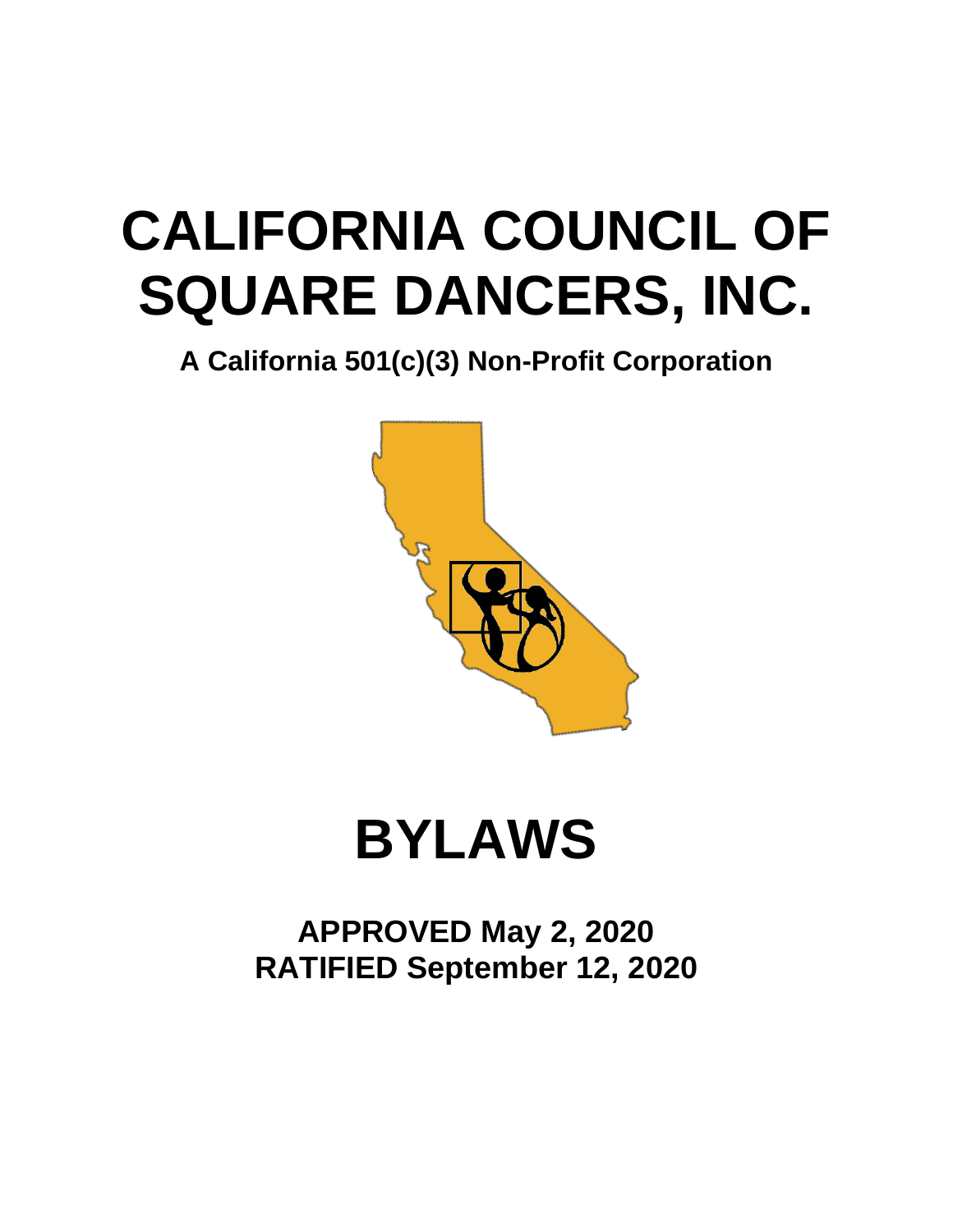# TABLE OF CONTENTS **BYLAWS of the CALIFORNIA COUNCIL OF SQUARE DANCERS, INC.**

| SECTION 1. COMPOSITION OF THE BOARD OF DIRECTORS        |
|---------------------------------------------------------|
|                                                         |
|                                                         |
| SECTION 1. OFFICER STRUCTURE AND EXECUTIVE COMMITTEE  3 |
|                                                         |
|                                                         |
|                                                         |
|                                                         |
|                                                         |
|                                                         |
|                                                         |
|                                                         |
|                                                         |
|                                                         |
|                                                         |
|                                                         |
|                                                         |
|                                                         |
|                                                         |
|                                                         |
|                                                         |
|                                                         |
|                                                         |
|                                                         |
|                                                         |
|                                                         |
|                                                         |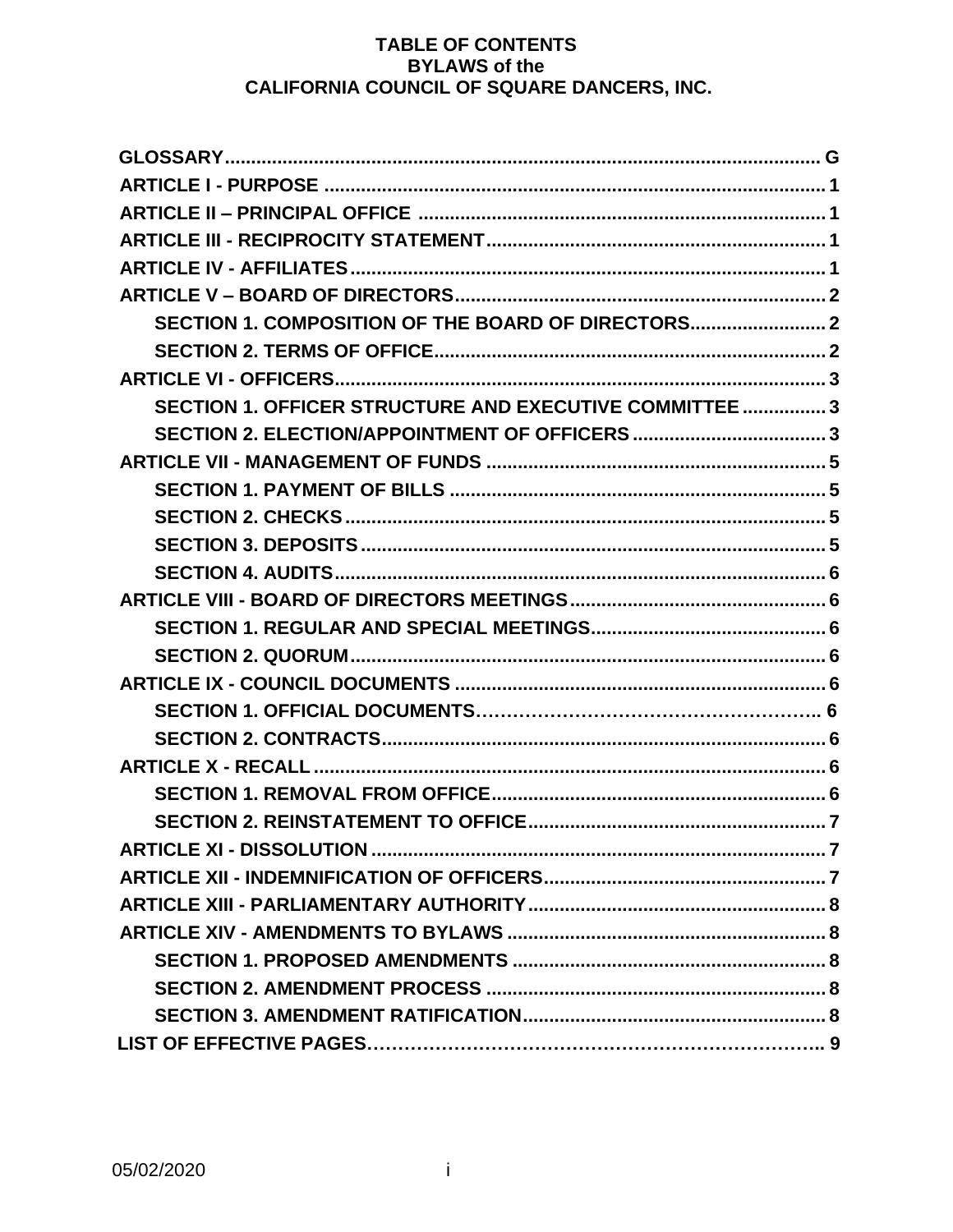#### **GLOSSARY of words and terms used in BYLAWS and STANDING RULES of the CALIFORNIA COUNCIL OF SQUARE DANCERS, INC.**

## **GLOSSARY**

## **AFFILIATE / MEMBER**

Any organized group of square dancers or its related dance forms within the State of California, as approved by the California Council of Square Dancers, Inc. that have subscribed to the Council Bylaws, Council Standing Rules, the United Square Dancers of America Code of Ethics and Code of Conduct, which has been accepted for membership by a two thirds affirmative vote of the Board of Directors of Council, and who has paid the dues for the current fiscal year.

## **BOARD OF DIRECTORS**

The Board of Directors ("Board") shall consist of one delegate from each Affiliate.

## **DELEGATE / AFFILIATE REPRESENTATIVE**

Each Affiliate shall designate one person to serve on the Board of Directors for Council.

## **GOVERNING DOCUMENTS**

Articles of Incorporation, Bylaws, Standing Rules, Policies, Resolutions, and Minutes of the California Council of Square Dancers, Inc.

## **OFFICERS**

Elected Officers of Council are, President, Area Vice Presidents, Secretary, Treasurer, Insurance Chairman, California State Square Dance Convention General Chairman.

## **QUORUM**

The minimum number of Affiliates entitled to vote who must be present at the outset of a meeting in order that business can be legally transacted. Quorum refers to number of such-persons present, not to the number actually voting on a particular question. Irrespective of whether some, of necessity, have departed during the meeting, the business can continue as long as a quorum was present at the outset.

## **VOTING**

- a. Majority. More than half of the votes cast by Affiliates legally entitled to vote, excluding blanks or abstentions, at a regular or properly called meeting at which a quorum is present.
- b. Two-Thirds. At least two-thirds of the votes cast by Affiliates legally entitled to vote, excluding blanks or abstentions, at a regular or properly called meeting at which a quorum is present.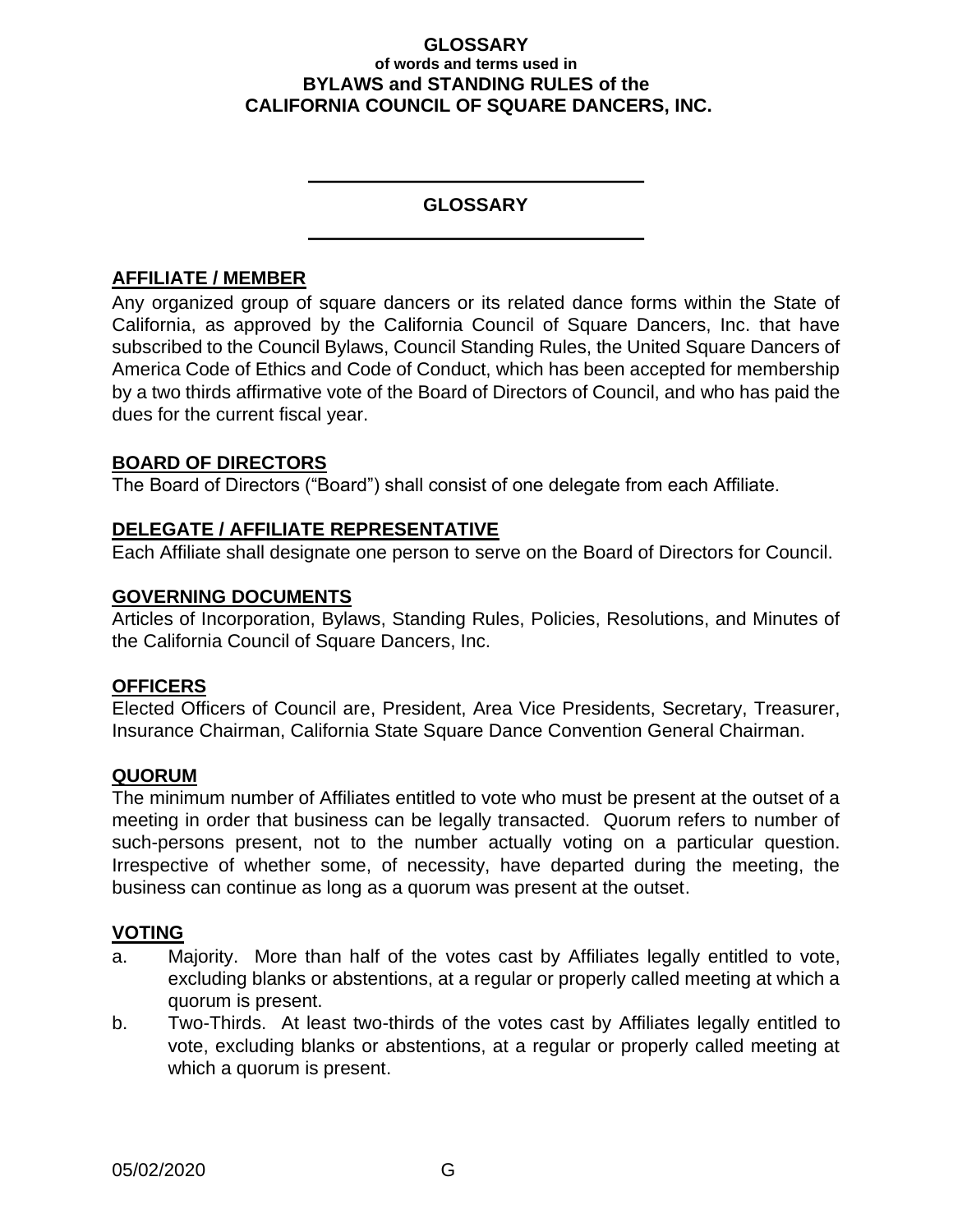#### **BYLAWS of the CALIFORNIA COUNCIL OF SQUARE DANCERS, INC. A California 501(c)(3) Non-Profit Corporation**

## **ARTICLE I PURPOSE**

<span id="page-3-0"></span>The California Council of Square Dancers, Inc., ("Council" or "Corporation") is a nonprofit organization incorporated under the laws of the State of California. The Council is established and exists to promote square dancing in the State of California and any other educational activities as defined by the Board. The Council shall be governed by the laws of the State of California and these Bylaws.

## **ARTICLE II PRINCIPAL OFFICE**

<span id="page-3-1"></span>The Principal Office is fixed and located in San Diego County, California. The Board of Directors is granted full power and authority to change the Principal Office from one location to another within the State of California. Any change shall be noted by the Secretary opposite this article but shall not be considered an amendment of these Bylaws. The Corporation may have such other offices within the State of California as the Board of Directors may require from time to time.

## **ARTICLE III RECIPROCITY STATEMENT**

<span id="page-3-2"></span>A current Affiliate of Council is entitled to the same privileges and benefits in the United Square Dancers of America, Inc. as the United Square Dancers of America, Inc. affords sponsoring Affiliates when participating in any event sponsored by any member of Council and the United Square Dancers of America, Inc.

#### **ARTICLE IV AFFILIATES**

## <span id="page-3-3"></span>**Section 1. AFFILIATES**

Any organized dancer group, or other organized group of square dancers or its related dance forms within the State of California, as approved by the California Council of Square Dancers, Inc. that will subscribe to the Council Bylaws and Standing Rules as well as the United Square Dancers of America Code of Ethics and Code of Conduct may be considered for affiliation in the Council and if accepted, shall be termed an Affiliate.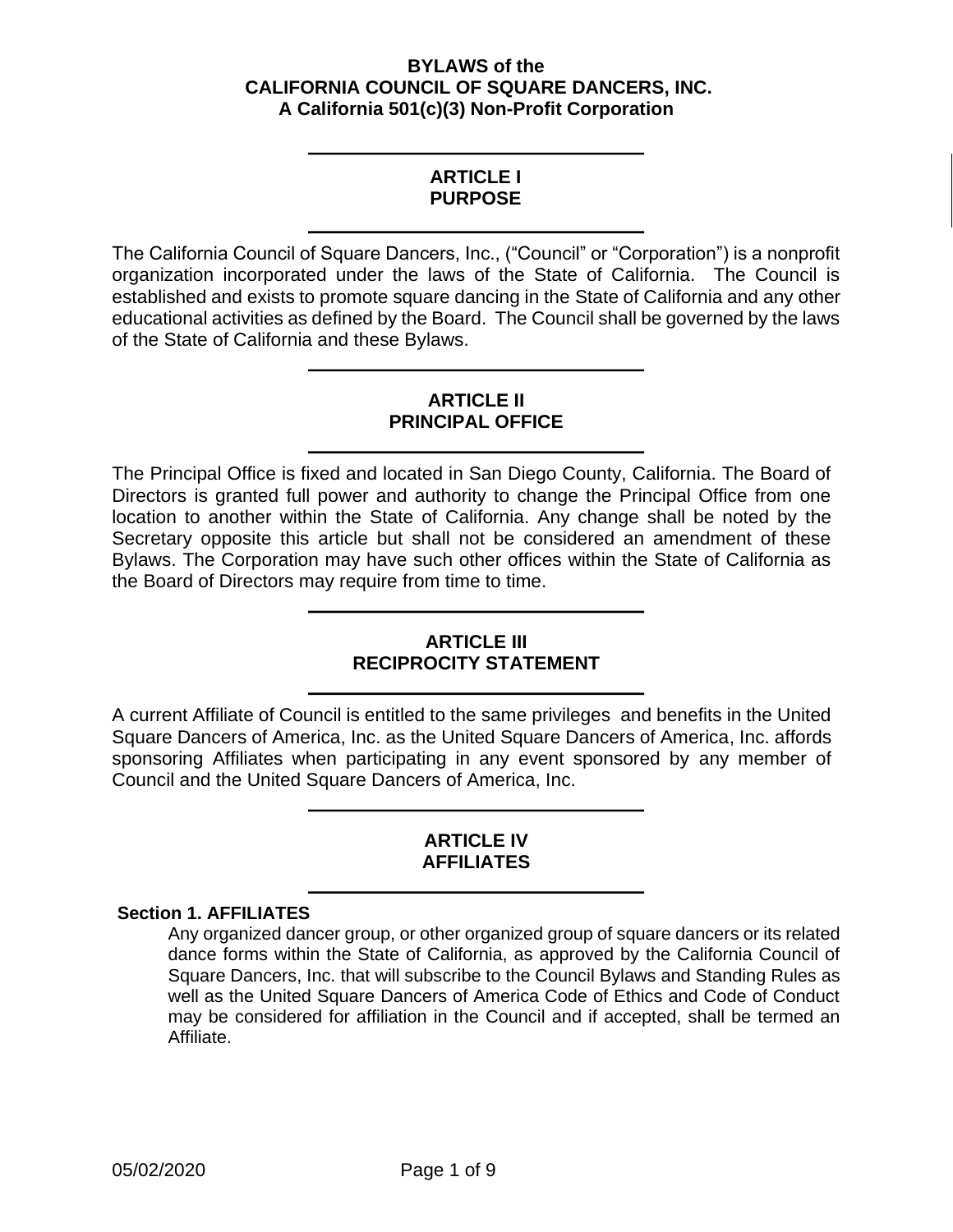#### **Section 2. ELECTION OF AFFILIATES**

Affiliates shall be accepted for membership by a two-thirds affirmative vote of the Board of Directors of the Council. Application procedures for affiliation shall be prescribed by the Membership Committee. Investigation of the applicant shall be in accordance with the rules as found in the Council Standing Rules.

#### **Section 3. VOTING RIGHTS CALIFORNIA COUNCIL OF SQUARE DANCERS, INC.**

Each Affiliate shall be entitled to one vote on each matter submitted to a vote of the members, and each Affiliate may use whatever method called for by its Governing Documents to determine how that vote should be cast. Only Affiliate Representatives shall make motions or vote.

#### **Section 4. TERMINATION OF AFFILIATION**

The membership of any Affiliate may be terminated pursuant to the rules found in the Council Standing Rules.

#### **Section 5. RESIGNATION**

Any Affiliate may resign by filing a written resignation with the Secretary, but such resignation shall not relieve the Affiliate so resigning of the obligation to pay any dues, assessments, or other charges theretofore accrued and unpaid.

#### **Section 6. REINSTATEMENT**

Upon written request, signed by a Representative of a former Affiliate and filed with the Secretary, the Board of Directors, by affirmative vote of two- thirds of the members of the Board, may reinstate such former Affiliate to the affiliation upon such terms as the Board of Directors may deem appropriate.

#### **Section 7. TRANSFER OF AFFILIATION**

Affiliation in the Corporation is not transferable or assignable.

#### **Section 8. DUES**

Annual dues and special dues may be assessed by the majority of the Board of Directors and as found in the Council Standing Rules.

## **ARTICLE V BOARD OF DIRECTORS**

<span id="page-4-0"></span>Except as otherwise required by law or provided by these Bylaws, the entire control of the California Council of Square Dancers, Inc. and its affairs and property shall be vested in the Board of Directors.

#### <span id="page-4-1"></span>**Section 1. COMPOSITION OF THE BOARD OF DIRECTORS**

The Affiliate Representative shall serve as a member of the Board and shall be selected by whatever method is called for in the governing documents of the Affiliate except as may be precluded by these Bylaws.

#### <span id="page-4-2"></span>**Section 2. TERMS OF OFFICE**

The term of the Affiliate Representative selected by each Affiliate shall be as prescribed by the Affiliate.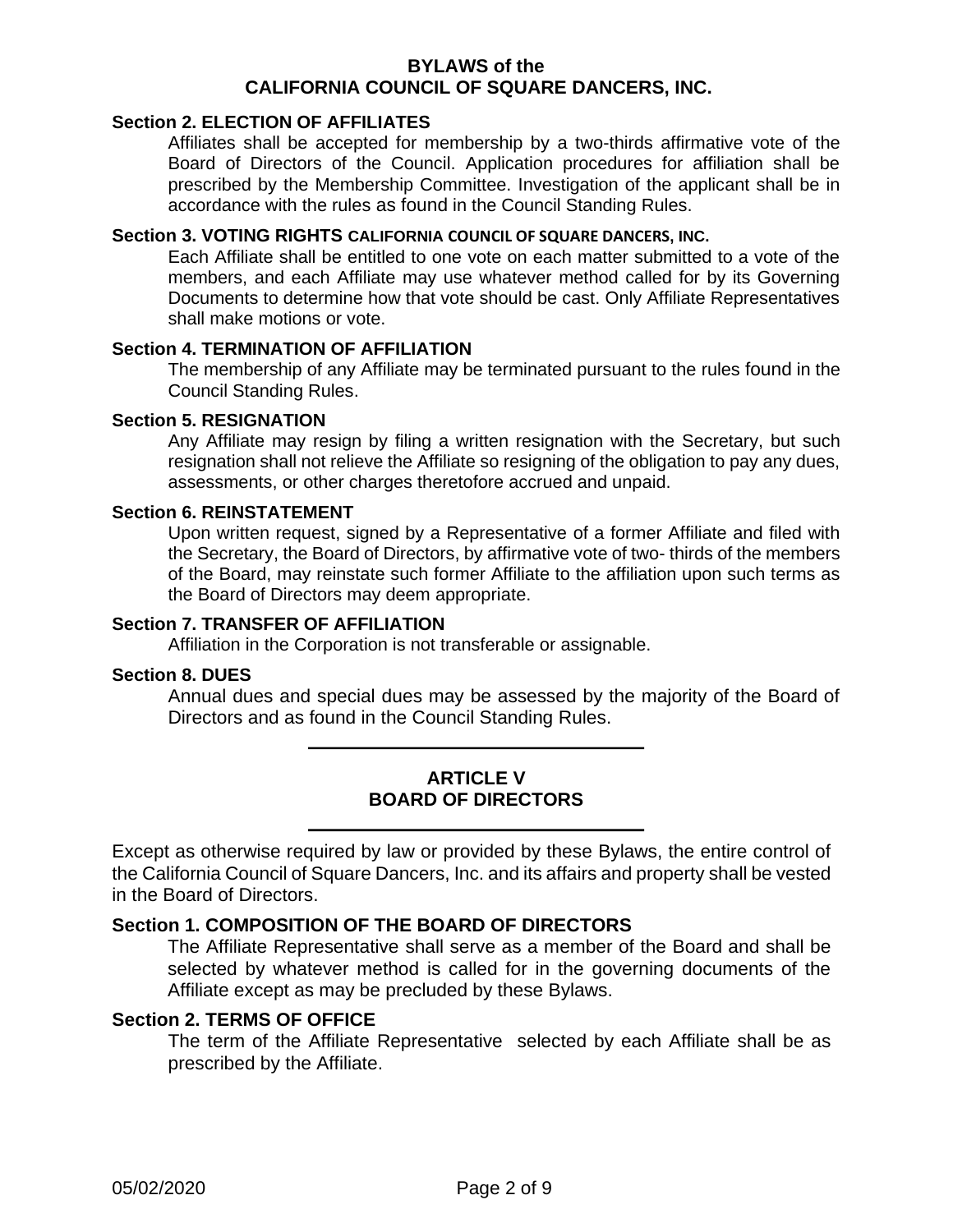## **ARTICLE VI OFFICERS**

#### <span id="page-5-1"></span><span id="page-5-0"></span>**Section 1. OFFICER STRUCTURE AND EXECUTIVE COMMITTEE**

The officers of this Corporation shall consist of the Council President, the Area Vice Presidents (Northern Area, Central Area, and Southern Area), the Secretary, the Treasurer, the Insurance Chairman, the current active California State Square Dance Convention General Chairman, and such officers as may be elected or ratified in accordance with the provisions of this Article. The officers of the Corporation may not represent any Affiliate at any Council meeting. At Board of Directors meetings, all the officers have a voice. None have a vote except the President who can vote to break a tie vote.

The Board of Directors may elect or appoint such other Committee Chairmen as deemed necessary. The same person may hold any two or more offices except for the elected offices of Council President, Area Vice President, Secretary, Insurance Chairman and Active California State Square Dance Convention General Chairman.

#### <span id="page-5-2"></span>**Section 2. ELECTION/APPOINTMENT OF OFFICERS**

#### **a. ELECTION**

Nominations for all officers of the Corporation shall be accepted from any Affiliate representative at the January Board meeting of odd years with elections at the May Board meeting.

These officers shall be installed at the following September Board meeting and shall serve for a term of two years. Election shall be by secret ballot and by majority vote of the Directors present. Email voting is not permitted for election of officers. If there is but one candidate each for the elected offices, the President shall declare the candidate elected. To be eligible for nomination, a candidate must be an active dancer and a member in good standing of an Affiliate club as that term is defined by the club. The candidates for President and Vice President must be a past representative of an Affiliate. The candidates for Insurance Chairman must be a member of an Affiliate that participates in the Council's insurance program. The President and Vice Presidents shall not succeed themselves more than once (i.e. the President and Vice Presidents shall serve no more than two two-year terms at a time).

## **b. PRESIDENT**

The Council President shall preside at Board of Directors meetings (without a vote except for a tie) and Executive Committee meetings; shall be ex officio member of all committees; and shall endeavor to promote the interests of the California Council of Square Dancers, Inc. at all times.

The President shall designate one of the Area Vice Presidents to act as President in the absence of the President.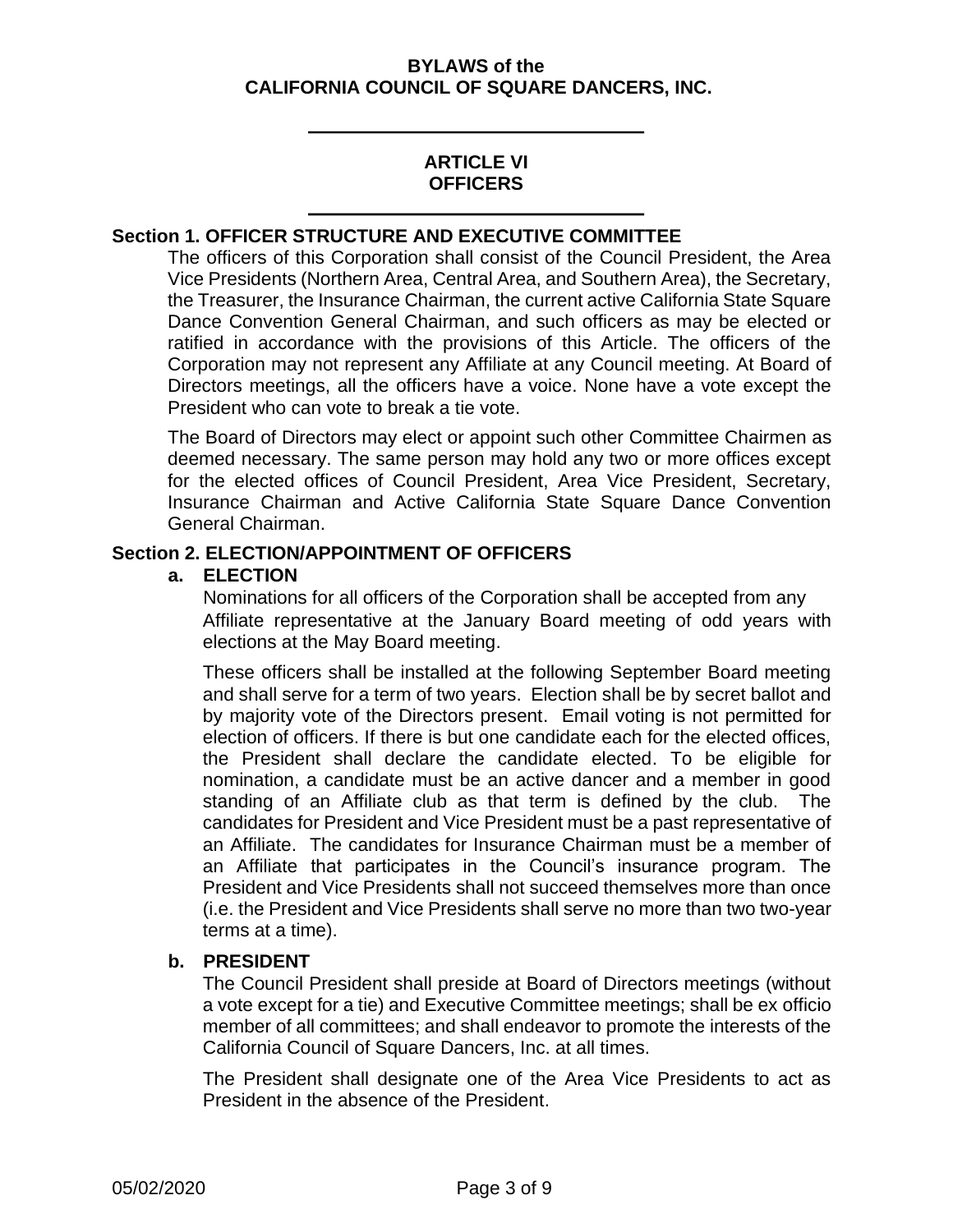#### **c. VICE PRESIDENTS**

The Area Vice Presidents shall serve as Vice Presidents to the Board of Directors, assist the Council President, and perform those additional duties as found in the Council Standing Rules or assigned by the President or Board of Directors. The Area Vice Presidents shall serve as coordinators between the Council President and the members of the Board of Directors in the area from which elected and shall be generally responsible for promotion, etc., of California Council of Square Dancers, Inc. activities.

#### **d. SECRETARY**

The Secretary shall keep a record of all business transacted at the Board of Directors meetings, including preparing and distributing the minutes of all Board of Directors meetings to all members; keeping a permanent file of the minutes of all meetings, reports, correspondence and other Council business; keeping an electronically recorded account of the discussions at all meetings of the California Council of Square Dancers, Inc. for one year; and shall keep the master copy of each Council publication. The Secretary shall perform those additional duties as found in the Council Standing Rules. The outgoing Secretary shall be permitted 45 days after the election meeting to complete the duties required and effect an orderly transfer of such duties, papers, and other material to the newly elected Secretary.

## **e. TREASURER**

The Treasurer shall receive and care for all monies of the California Council of Square Dancers, Inc., keep an accurate record of all receipts and disbursements and perform those additional duties as found in the Council Standing Rules.

## **f. INSURANCE CHAIRMAN**

The Insurance Chairman shall administer the Council's insurance program as found in the Council Standing Rules.

# **g. CALIFORNIA STATE SQUARE DANCE CONVENTION GENERAL CHAIRMAN**

The California State Square Dance Convention General Chairman shall be elected by a majority vote of the voting members present at a regular Board of Directors meeting with a target date of 35 months prior to the convention. Candidates for California State Square Dance Convention General Chairman shall have been either a prior General Chairman or Co-Chairman of a California State Square Dance Convention or have served as a Chairman or Co-Chairman of a festival. Only one person of a candidate couple needs to have served in the qualifying position to qualify for California State Square Dance Convention General Chairman. Candidates shall submit written resumes to the Council Secretary for the position of General Chairman at a regular Board of Directors meeting 39 months prior to the convention.

The Active California State Square Dance Convention General Chairman (as defined in the State Convention Policy and Guidelines) shall perform the duties prescribed within the State Convention Policy and Guidelines.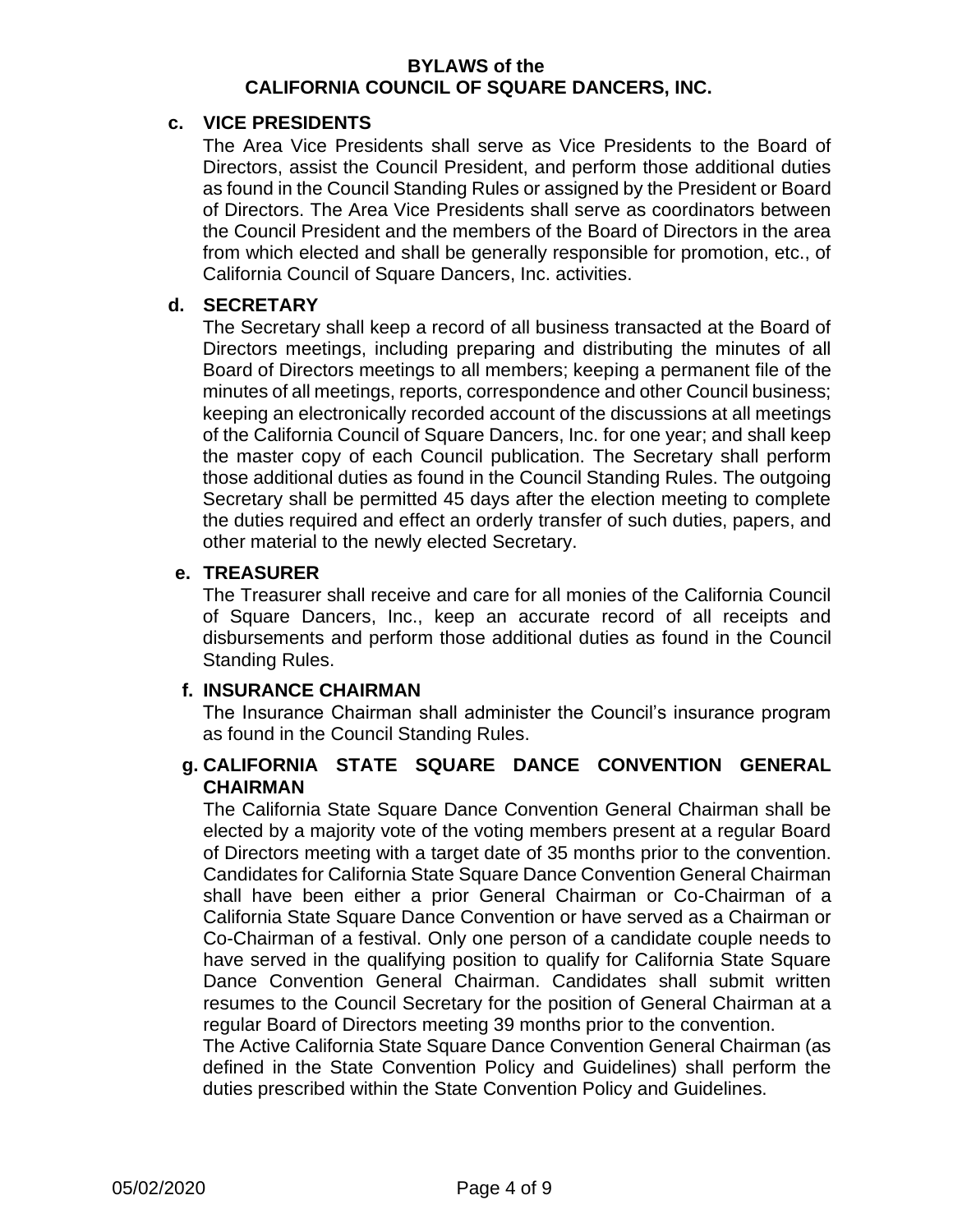#### **h. PARLIAMENTARIAN**

Upon installation, the President shall appoint the Parliamentarian from the list of parliamentarians approved by the Board. The President's selection shall then be ratified by a majority vote of the Board present. The Parliamentarian shall serve as chairman of the Bylaws Committee. The Parliamentarian shall have no vote and shall advise the President on matters of procedure.

#### **i. VACANCY IN OFFICE**

In the event of a vacancy of the office of President, the Chairman of the Membership Committee shall immediately assume the office until the expiration of the current term. If the Chairman of the Membership Committee is unable or unwilling to serve as Council President, the Assistant Chairman of the Membership Committee will serve as interim President until the next Board of Directors meeting. At that time, a President shall be nominated, elected, and installed to serve the remainder of the unexpired term. Such process shall be accomplished as found in the Council Standing Rules.

In the event of a vacancy in the offices of Area Vice Presidents, Secretary, Treasurer, or Insurance Chairman, the President shall appoint a successor to complete the term. The appointed successor is to assume and fulfill the duties of that office until replaced. All appointments shall be approved by the Board at its next meeting.

Vacancies in the Convention General Chairman shall be filled by an election of qualified candidates at the next Board meeting. The Convention Co-Chairman shall assume the General Chairman's responsibilities until this election.

## <span id="page-7-3"></span>**ARTICLE VII MANAGEMENT OF FUNDS**

## <span id="page-7-1"></span><span id="page-7-0"></span>**Section 1. PAYMENT OF BILLS**

The Board of Directors shall approve all bills before payment is effected, except for the business credit card billings. The business credit card bill shall be paid by the Treasurer upon receipt.

#### <span id="page-7-2"></span>**Section 2. CHECKS**

All checks, drafts, or orders for the payment of money, notes, or other evidence of indebtedness issued in the name of the Corporation shall be signed by such officer or officers, agent, or agents, of the Corporation and in such manner as shall, from time to time, be determined by resolution of the Board. In the absence of such determination, such instruments shall be signed by any two of these officers: President, Area Vice Presidents, or Treasurer.

#### **Section 3. DEPOSITS**

All funds of the Corporation shall be deposited from time to time to the credit of the Corporation in such banks, trust companies, or other depositories as the Board may select.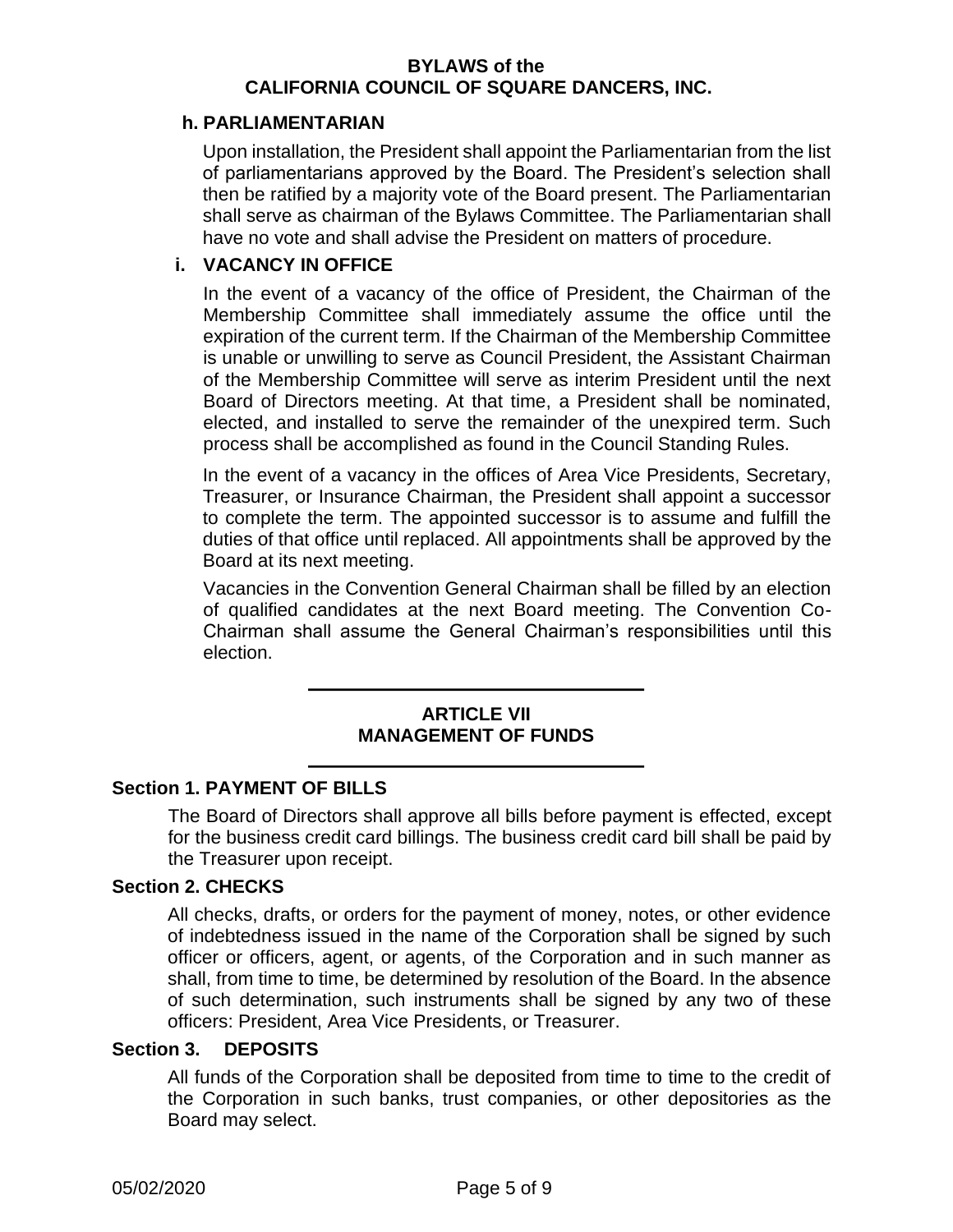#### <span id="page-8-0"></span>**Section 4. AUDITS**

The President shall appoint audit committees at the May Council meeting to conduct audits of the Treasurer's books, State Convention books and the Insurance Chairman's books and to report the results at the September Council meeting.

#### **ARTICLE VIII BOARD OF DIRECTORS MEETINGS**

#### <span id="page-8-2"></span><span id="page-8-1"></span>**Section 1. REGULAR AND SPECIAL MEETINGS**

Regular Board of Directors meetings shall be as found in the Council Standing Rules.

#### <span id="page-8-3"></span>**Section 2. QUORUM**

A majority of the Board of Directors shall constitute a quorum for the transaction of business at any meeting of the Board.

# **ARTICLE IX COUNCIL DOCUMENTS**

#### <span id="page-8-4"></span>**Section 1. OFFICIAL DOCUMENTS**

The Articles of Incorporation, Bylaws, Standing Rules, and all minutes of all Board of Directors meetings shall become the official documents of each Affiliate and shall be passed on to the new Representatives.

#### <span id="page-8-5"></span>**Section 2. CONTRACTS**

The Board of Directors may authorize any officer or officers, agent or agents, of the Corporation, in addition to the officers so authorized by these Bylaws, to enter into any contract or execute and deliver any instrument in the name of and on behalf of the Corporation, and such authority may be general or confined to specific instances.

#### **ARTICLE X RECALL**

<span id="page-8-6"></span>Any elected officer may be recalled from office upon two-thirds majority vote of the Board of Directors.

## **Section 1. REMOVAL FROM OFFICE**

- <span id="page-8-7"></span>a. Any elected officer may be removed from office for just cause and/or any major breach or breaches of the Code of Ethics or Code of Conduct, by a two-thirds majority vote of the Board of Directors attending a special Board of Directors meeting called specifically for that purpose.
- b. A petition for removal shall be received by the Secretary stating the reasons and bearing the signatures of three other members of the Board of Directors and be presented to the President for action.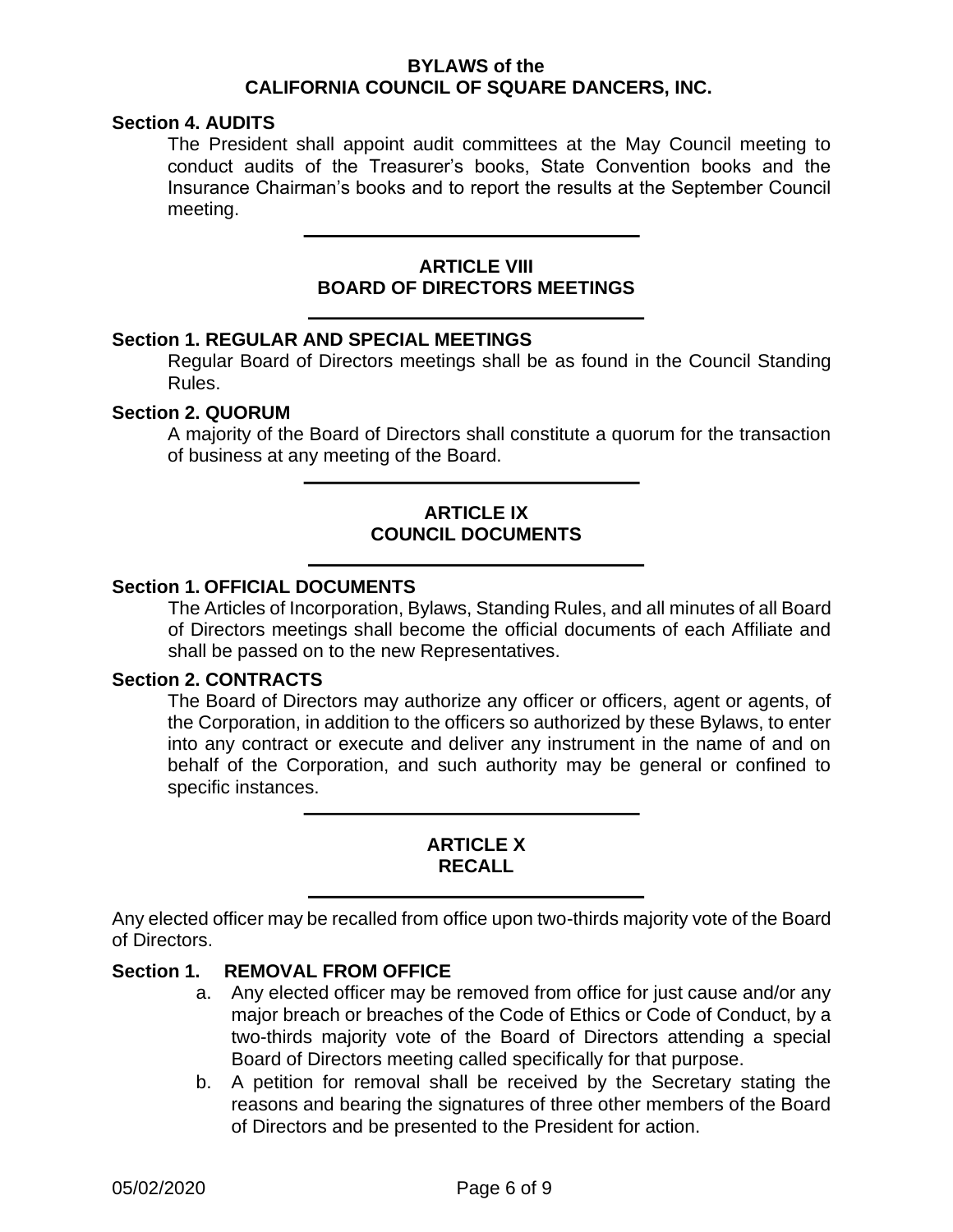- c. The President shall set a date, place, and time to meet for a preliminary hearing of the charges against the accused and the President shall attempt to resolve the issue at said hearing.
- d. The date of said hearing shall be within 30 days of receipt of the petition for removal.
- e. All parties the petitioners and the accused must be afforded an opportunity to attend said hearing, which shall be open to any other officers and/or member of the Board of Directors.
- f. If the issue is not resolved at the preliminary hearing, the President shall:
	- (1) Set a date and place and time for a hearing by the full Board of Directors;
	- (2) Schedule the hearing within 30 days of the preliminary hearing;
	- (3) Conduct this hearing pursuant to the rules and procedures established by the Board of Directors at such time as such hearing becomes necessary.
- g. The Council Secretary shall notify all parties, by registered mail, of the date, place, and time of this hearing and of the nature of the charges.
- h. The decision of the Board of Directors shall be final.

## <span id="page-9-0"></span>**Section 2. REINSTATEMENT TO OFFICE**

Any officer who has been removed from office shall remain ineligible for any Council office for two years following the decision of the Board of Directors.

#### **ARTICLE XI DISSOLUTION**

<span id="page-9-1"></span>Upon the dissolution of the Corporation, the Directors shall, after paying or making provision for the payment of all the liabilities of the Corporation, dispose of all the assets of the Corporation. All residual assets shall be distributed for one or more exempt purposes within the meaning of Section 501(c)(3) of the Internal Revenue Code, or corresponding section of any future federal tax code, or shall be distributed to the federal government, or to a state or local government, for a public purpose.

#### **ARTICLE XII INDEMNIFICATION OF OFFICERS**

<span id="page-9-2"></span>The officers of the California Council of Square Dancers, Inc. shall not incur any liability as a result of any act, conduct, misconduct, malfeasance, or nonfeasance on the part of Council during the officers' terms of office. Further, Council agrees to indemnify and hold harmless the officers from any claims, damages, lawsuits, liabilities, attorneys' fees, costs or expenses incurred by the officers as a result of any act or conduct arising out of the officers' performance of their duties as identified in these Bylaws, Council Standing Rules or other governing documents of Council. Specifically, if any officer becomes a party to any civil action because of his participation in or with Council, the officer shall be indemnified and held harmless by Council. The Council officers are to ensure that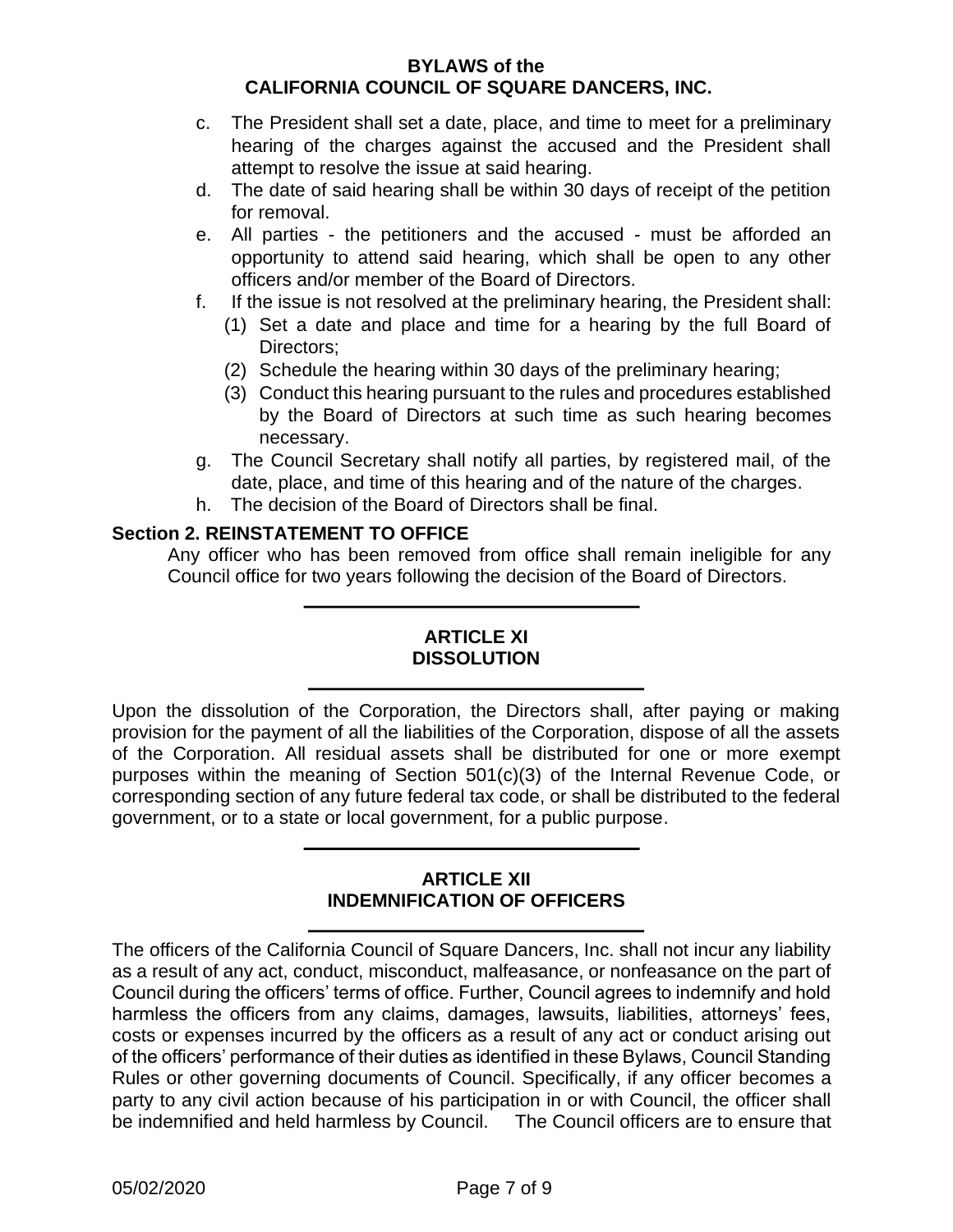Council has and maintains the appropriate types and amounts of insurance to provide protection to its officers.

## **ARTICLE XIII PARLIAMENTARY AUTHORITY**

<span id="page-10-0"></span>The most current version of Robert's Rules of Order Newly Revised shall govern the proceedings of this organization in all cases not provided for in these Bylaws or any special rules of order the organization may adopt. Pursuant to Robert's Rules as used in these Bylaws, "he" denotes both masculine and feminine genders.

## **ARTICLE XIV AMENDMENTS TO BYLAWS**

## <span id="page-10-2"></span><span id="page-10-1"></span>**Section 1. PROPOSED AMENDMENTS**

Proposed Bylaw amendments shall be referred to the Bylaws Committee to be checked for wording, meaning, and legality.

#### <span id="page-10-3"></span>**Section 2. AMENDMENT PROCESS**

The proposed Bylaw changes shall be read at a Board meeting. A copy of the proposed changes will be included in the minutes of that meeting. A second reading will occur at the immediate following Board meeting followed by discussion and vote. A two-thirds majority of the voting members present is required for approval.

#### <span id="page-10-4"></span>**Section 3. AMENDMENT RATIFICATION**

Final ratification shall be by vote of the individual members of the California Council of Square Dancers, Inc. The actual vote count shall be recorded by the Affiliates in their minutes. Said vote shall be reported by the Affiliate representatives to Council at the next Board meeting following the vote. A majority vote of the individual members is required to sustain the vote of the Board of Directors. Changes shall not take effect until ratification is reported at a Board meeting.

| <b>Bylaws Adopted:</b> | May 2, 2020 |  |
|------------------------|-------------|--|
|                        |             |  |
| Updated:               | May 2, 2020 |  |
|                        |             |  |
|                        |             |  |

## **Section 4. EFFECTIVE DATES**